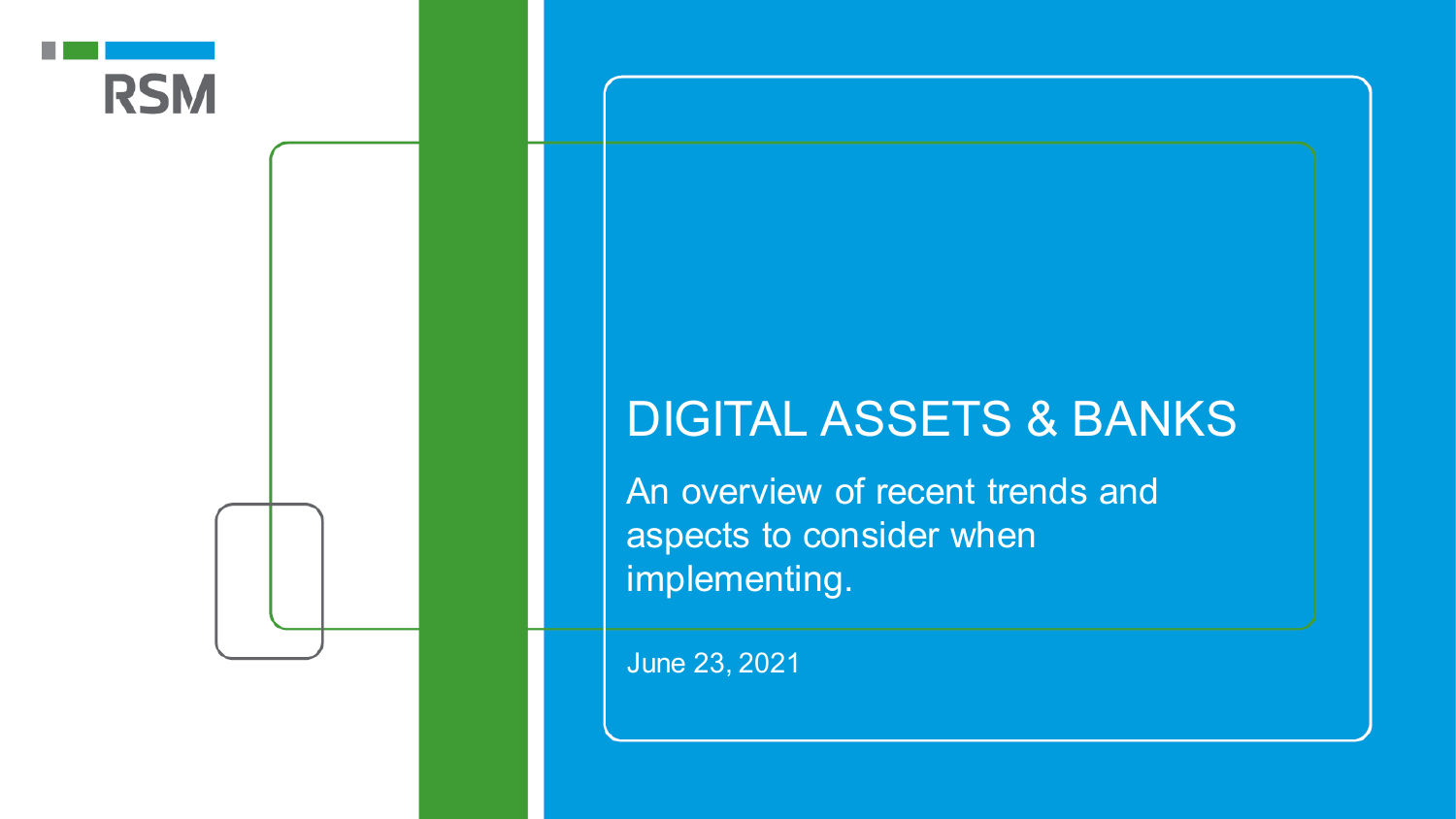#### Today's speakers



+1 312 634 3484 jay.schulman@rsmus.com **Jay Schulman** Principal, RSM US LLP



+1 202 370 8190 jamison.sites@rsmus.com **Jamison Sites** Senior Manager, FS Senior Analyst, RSM US LLP



+1 312 634 5905 john.Behringer@rsmus.com **John Behringer** Partner, RSM US LLP



+ 1 303 298 6437 kathy.healey@rsmus.com **Kathy Healey** Partner, RSM US LLP

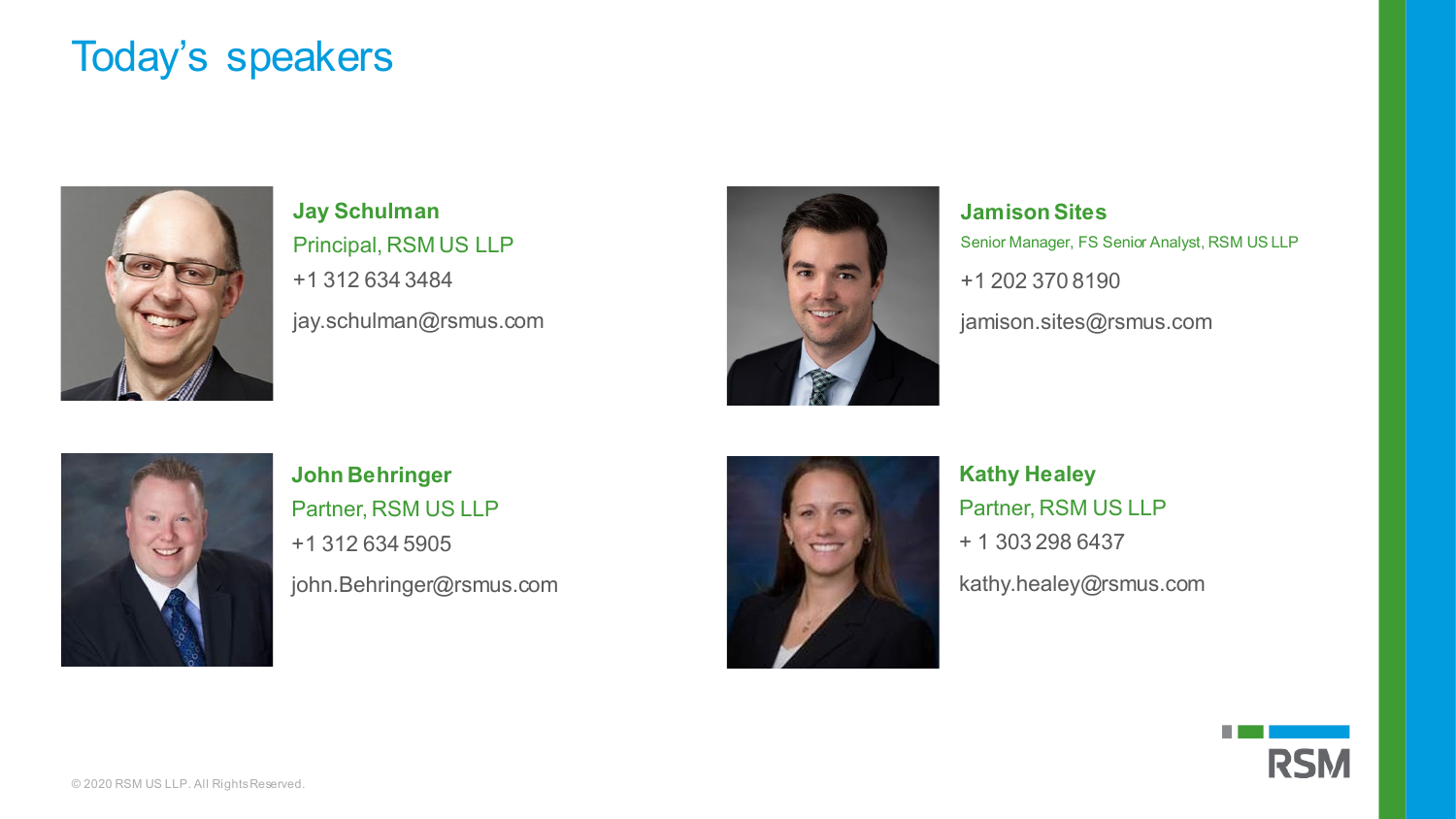

DEVELOPMENTS FUELING THE CONVERGENCE OF DIGITAL ASSETS AND **BANKS**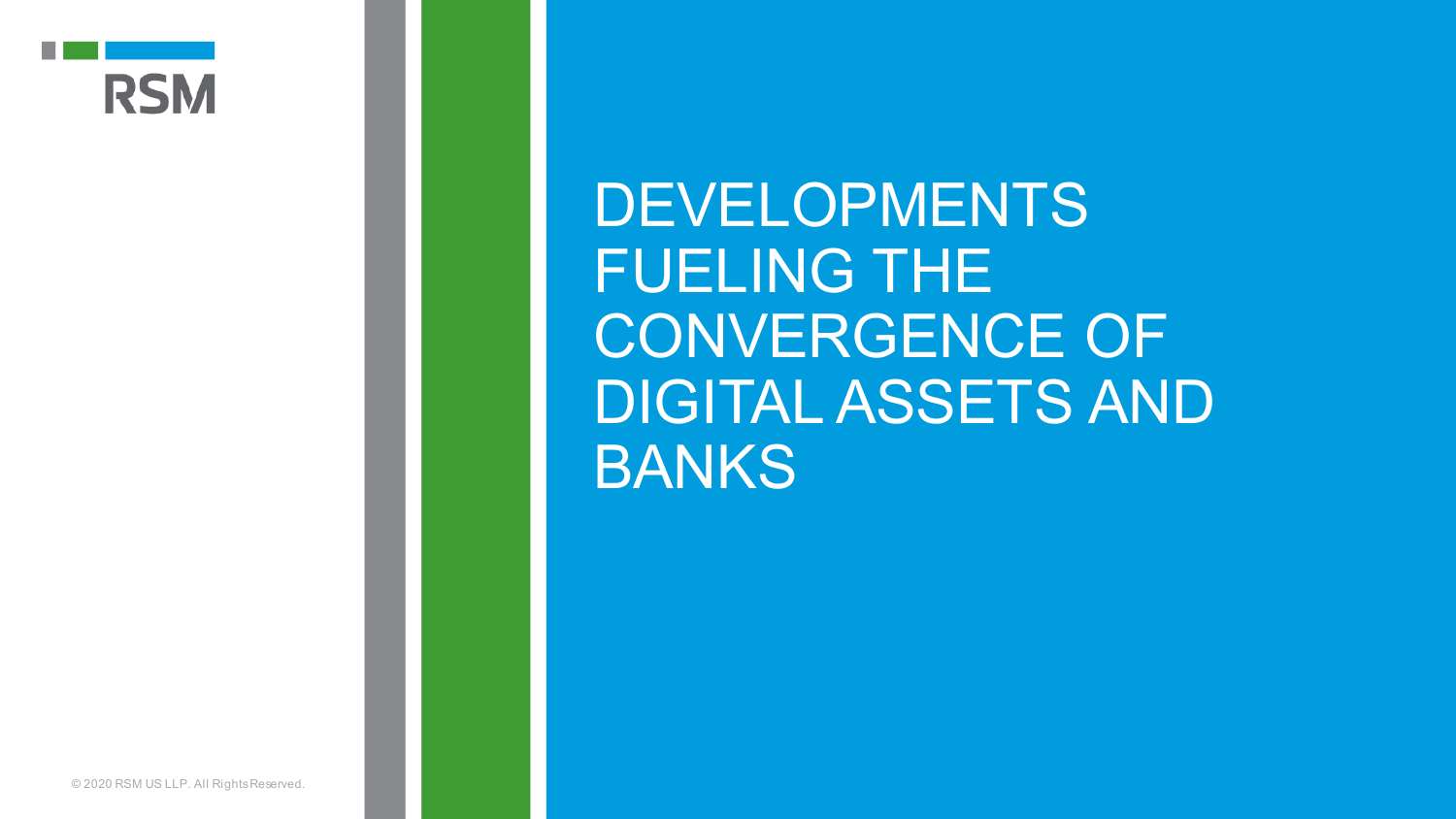### Digital banking is here and it is growing fast



PayPal Stripe a Square *Probinhood* **venmo** chime SoFi see bitpay

**In the middle of the digital rush, payment processors, neobanks, and commerce platform are becoming marketplaces where users can buy a wide range of financial products made in-house or by third parties.** 

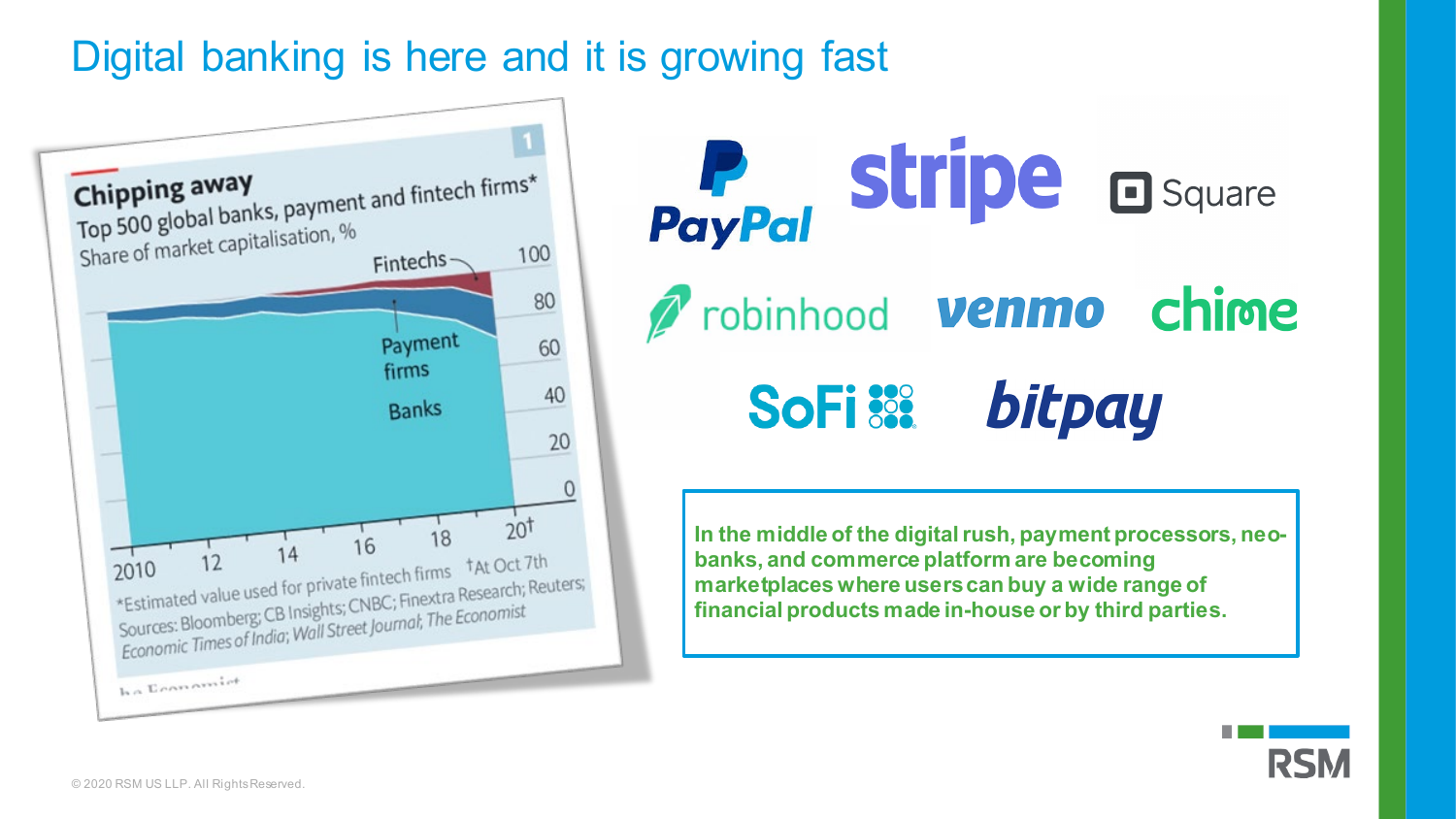#### Established brands are leading the way

#### 2020 HAS BEEN A BANNER YEAR FOR FINANCIAL SERVICE DEVELOPMENT IN CRYPTO AND DIGITAL ASSETS





DCM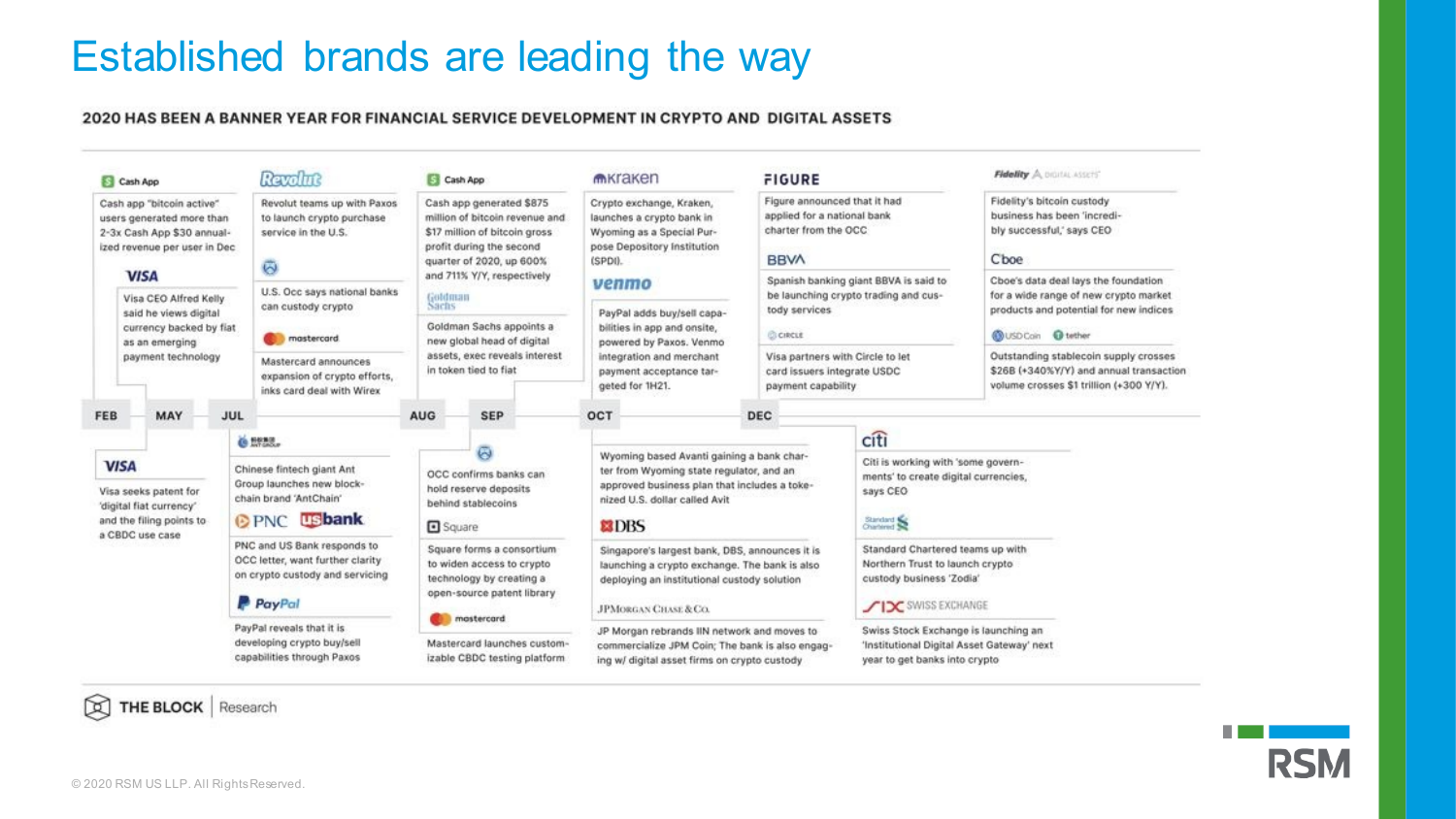### COVID-19 is accelerating digital banking

**Banks accelerate new branch strategies in increasingly digital post-COVID world** *Source: S&P Global Market Intelligence 7/15/20*

#### M&T BANK

Digital banking enrollment up 40% from 60 days prior to pandemic.

#### F.N.B. CORP.

40% increase in mobile deposits in last two weeks of March compared to year-ago period.

#### SOUTH STATE CORP.

65% increase in mobile deposits, 90% more digital deposits during March 2020 than March 2019.

#### CITIZENS FINANCIAL GROUP INC.

Logins to digital and mobile platforms since mid-March up 25% compared to last year, while branch transactions are down 20% for the same period.

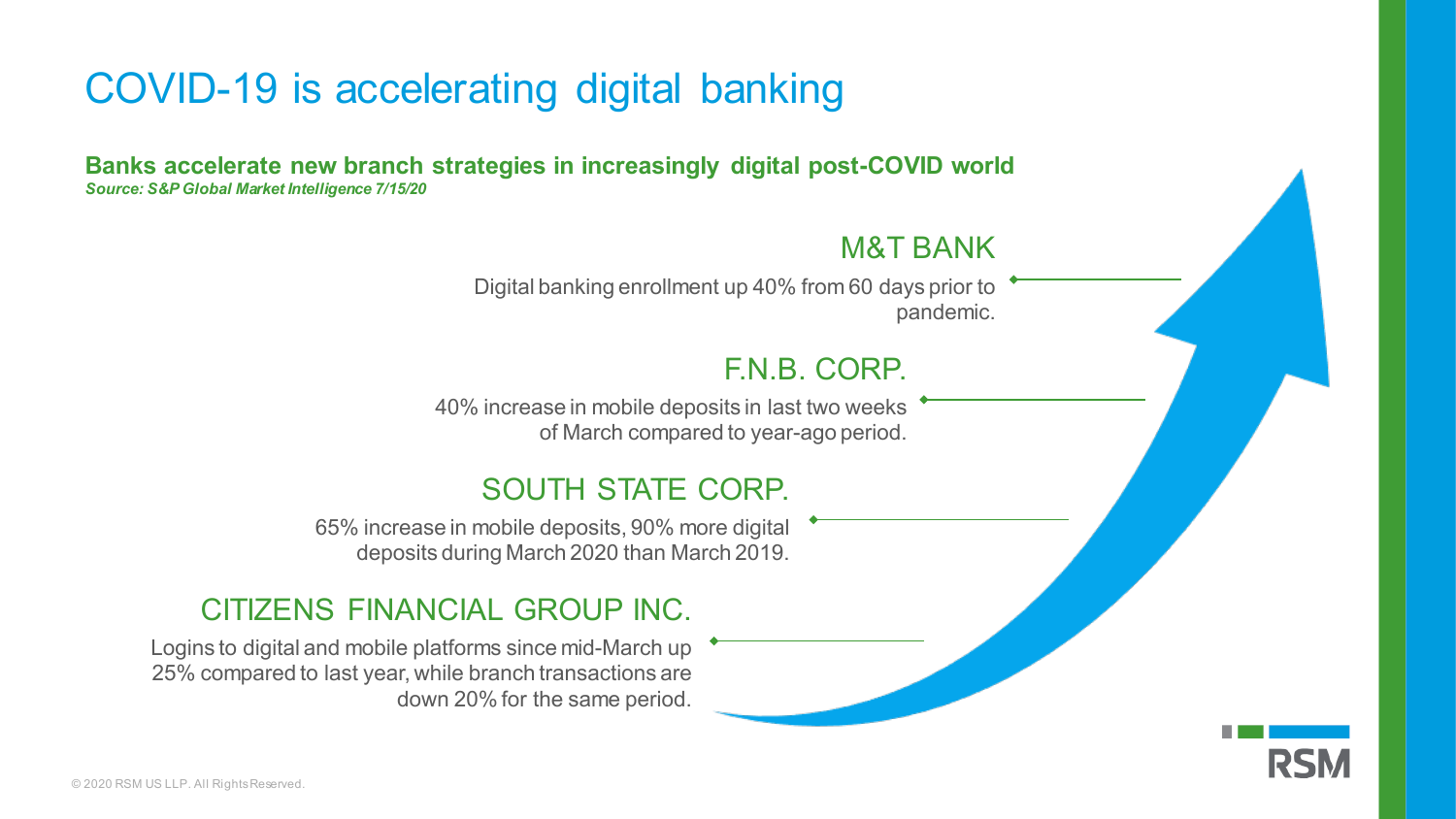#### A look at stablecoins



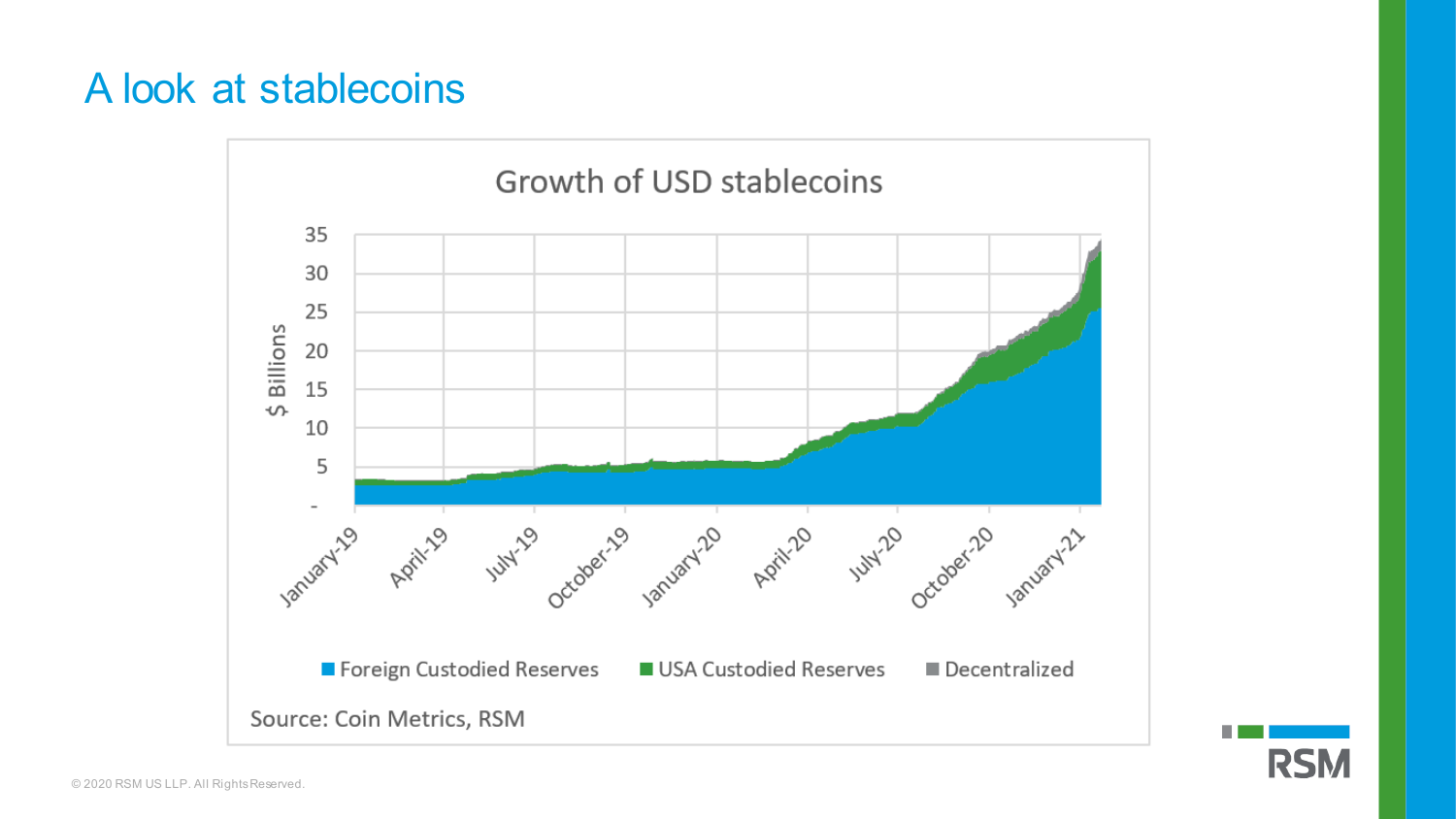

# A look at stablecoins (cont.)

Source: Coin Metrics, RSM

**RSM**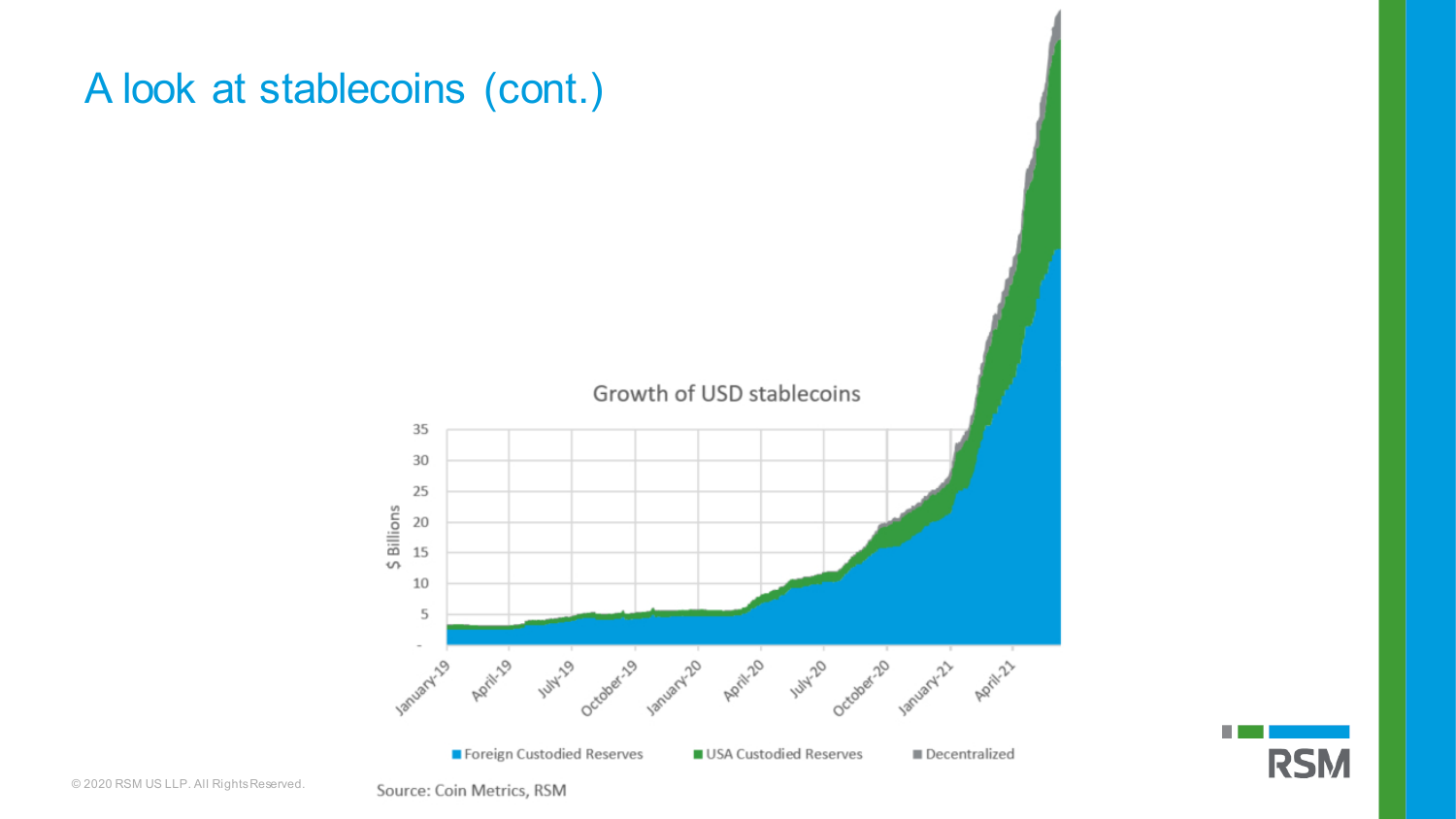### The OCC empowers U.S. financial institutions



On July 22, 2020, the OCC published an interpretive letter **authorizing national banks** and federal savings associations regulated by the agency **to custody digital assets**.

On January 4, 2021 the OCC published another interpretive letter **authorizing national banks** and federal savings associations regulated by the agency **to use public blockchains and dollarbacked stablecoin as settlement infrastructure.** 

#### U.S. regulator says banks can use stablecoins, connect to blockchains

Last Updated: Jan. 4, 2021 at 11:44 p.m. ET First Published: Jan. 4, 2021 at 8:44 p.m. ET

**Market**Watch

By Mike Muraty

Crypto prices fall back to earth after initial pop

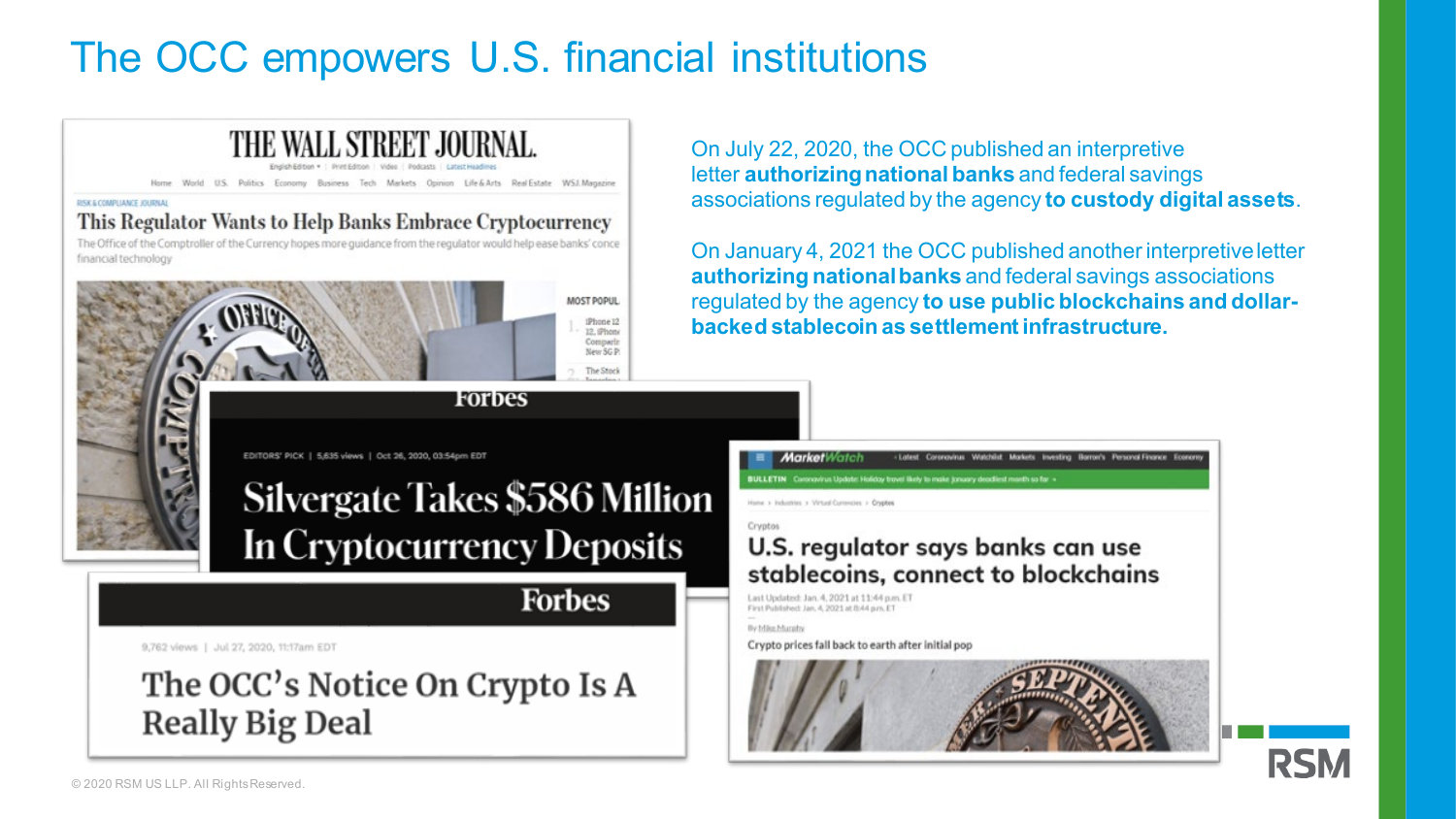## Regulation is aiding adoption

#### **KEY REGULATORY DEVELOPMENTS OF 2020**





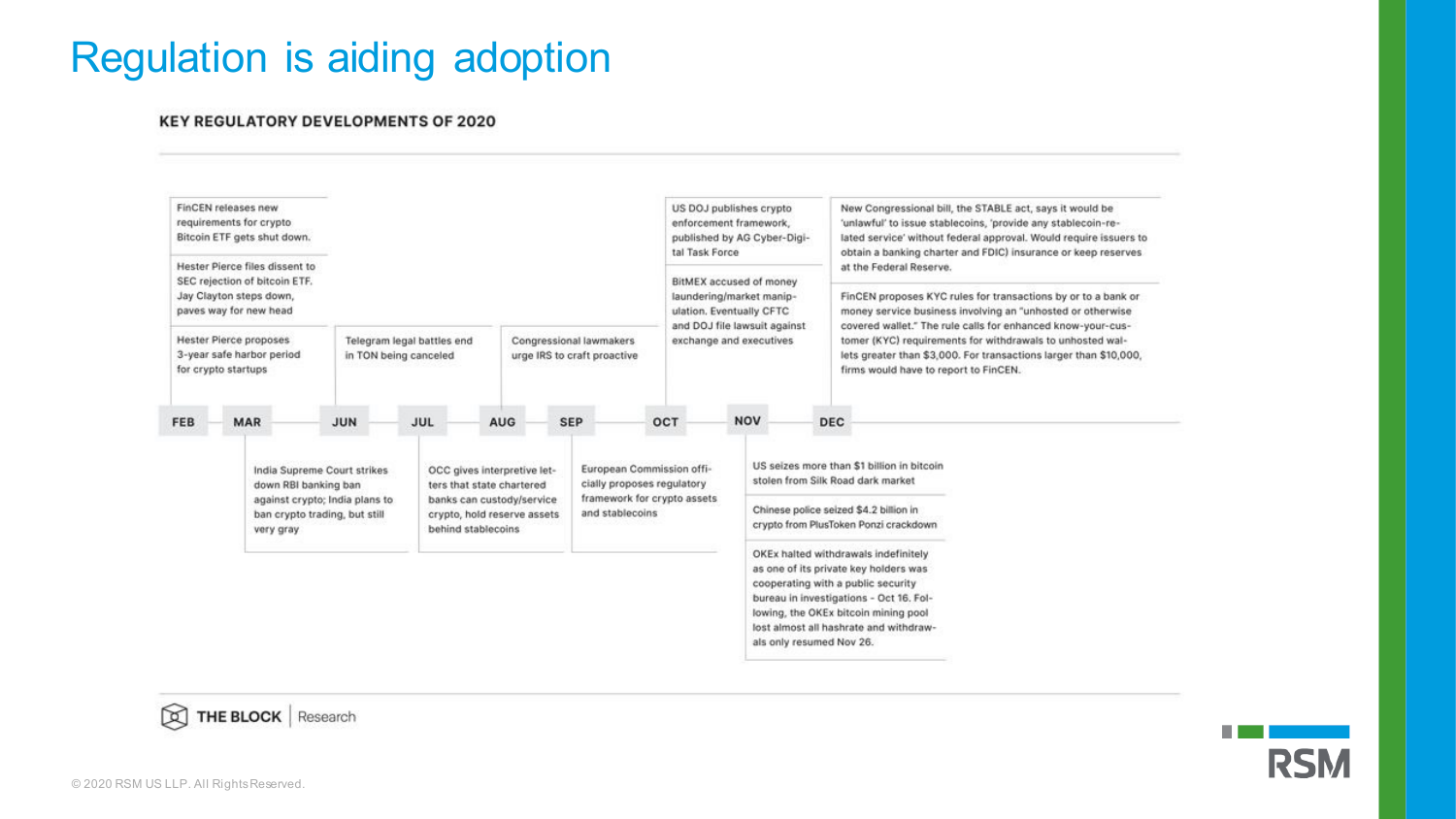

# OPEN LOOP VS CLOSED LOOP **CUSTODY**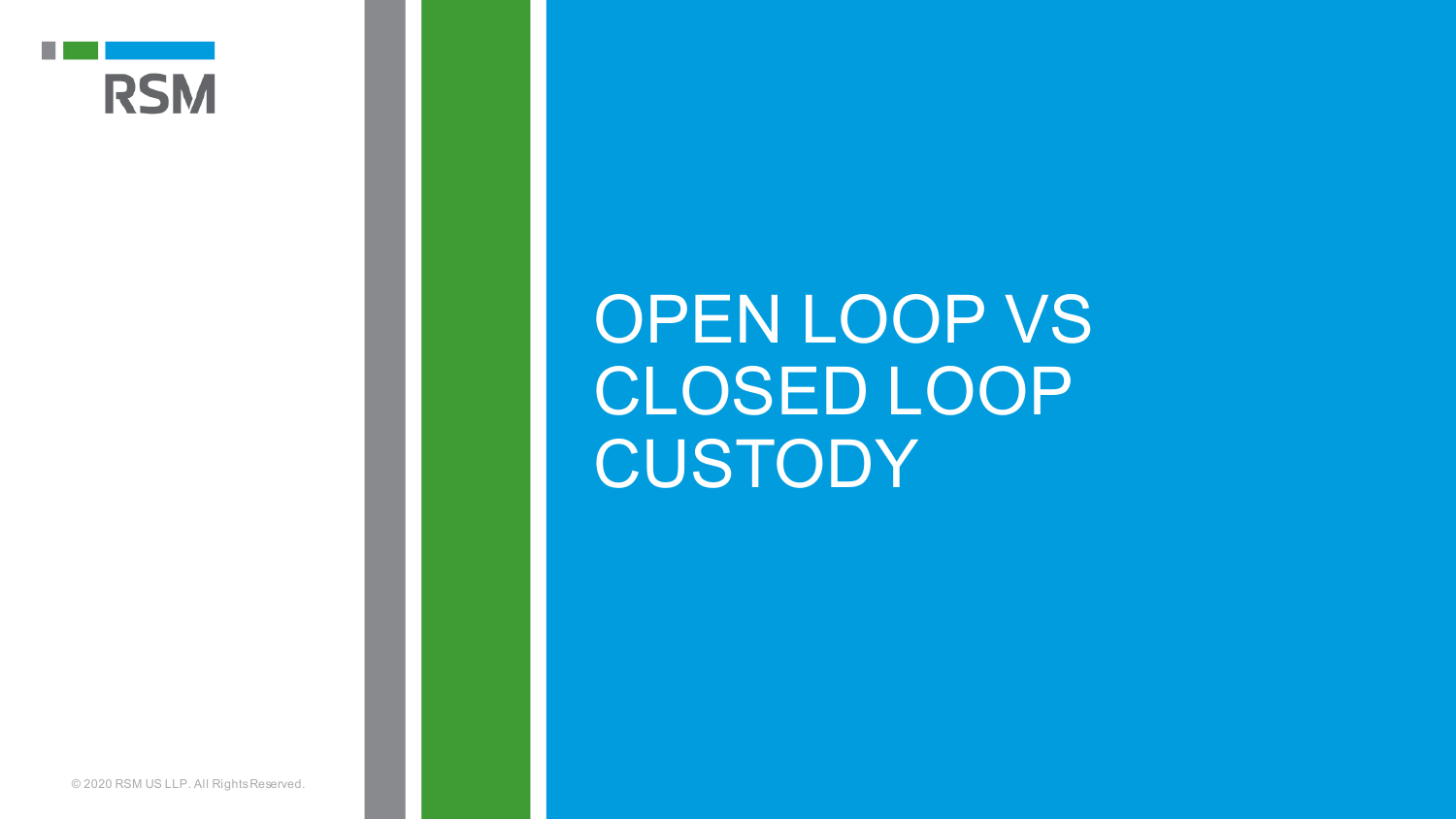## Open vs closed loop

- Open Loop Providers
	- Allows crypto deposits and withdrawals
	- ⁻ Coinbase
	- ⁻ Gemini
- Closed Loop Providers
	- Only allows buying and selling of crypto, no deposit and **withdrawal**
	- ⁻ Robinhood
	- Paypal / Venmo
	- Square / CashApp
	- ⁻ SoFi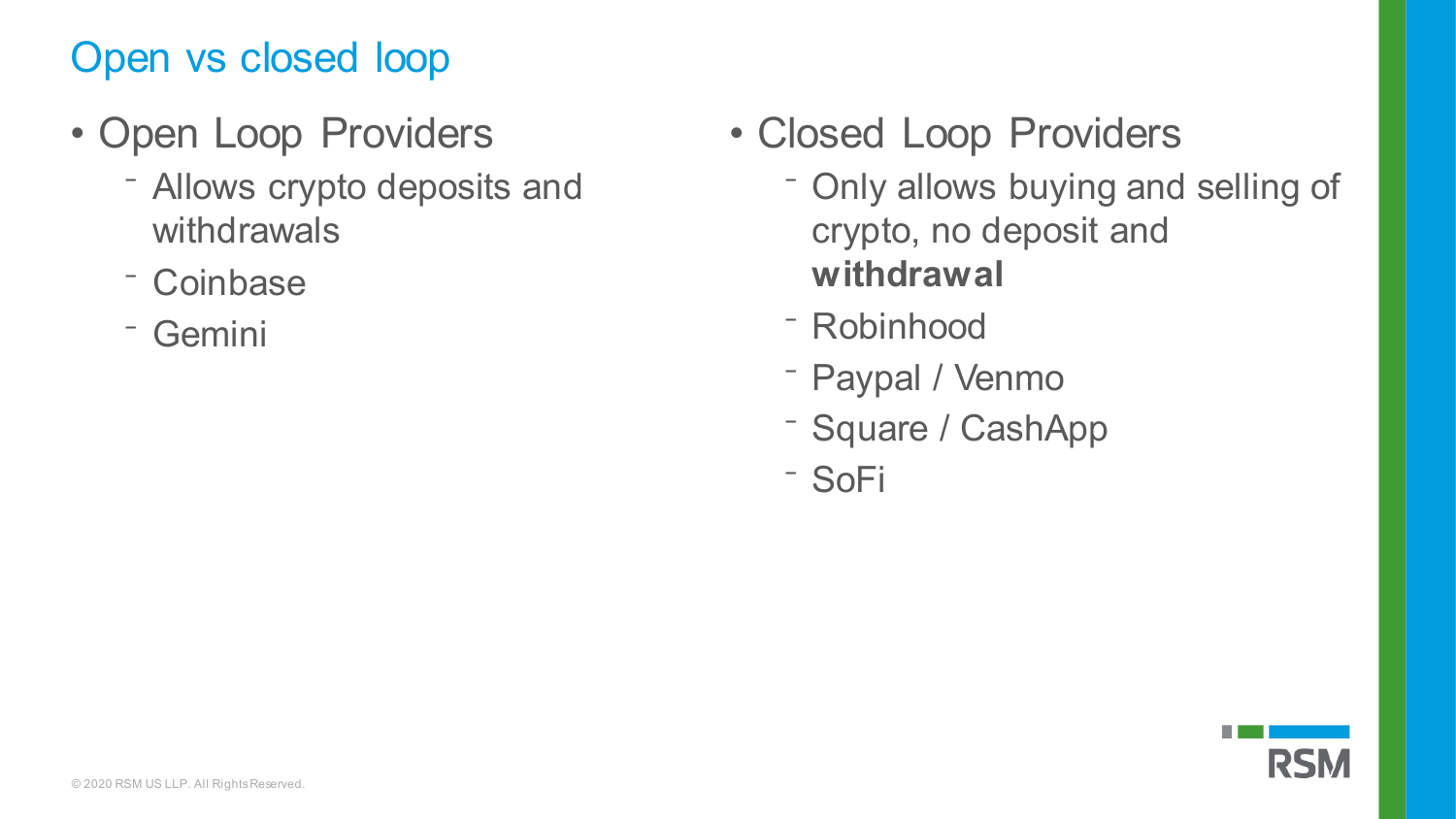### Closed-loop vs open-loop custody visual

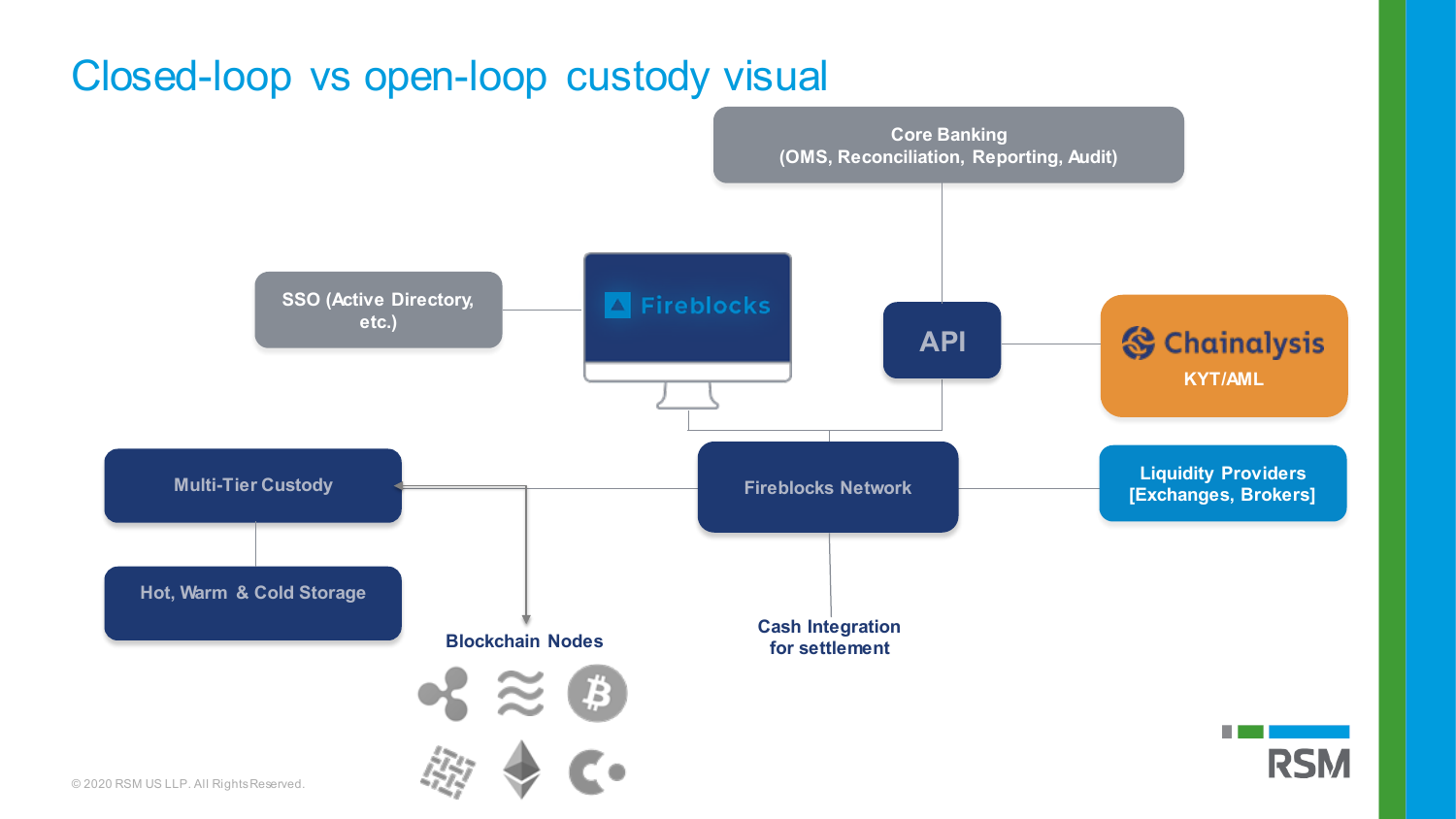

# PANEL DISCUSSION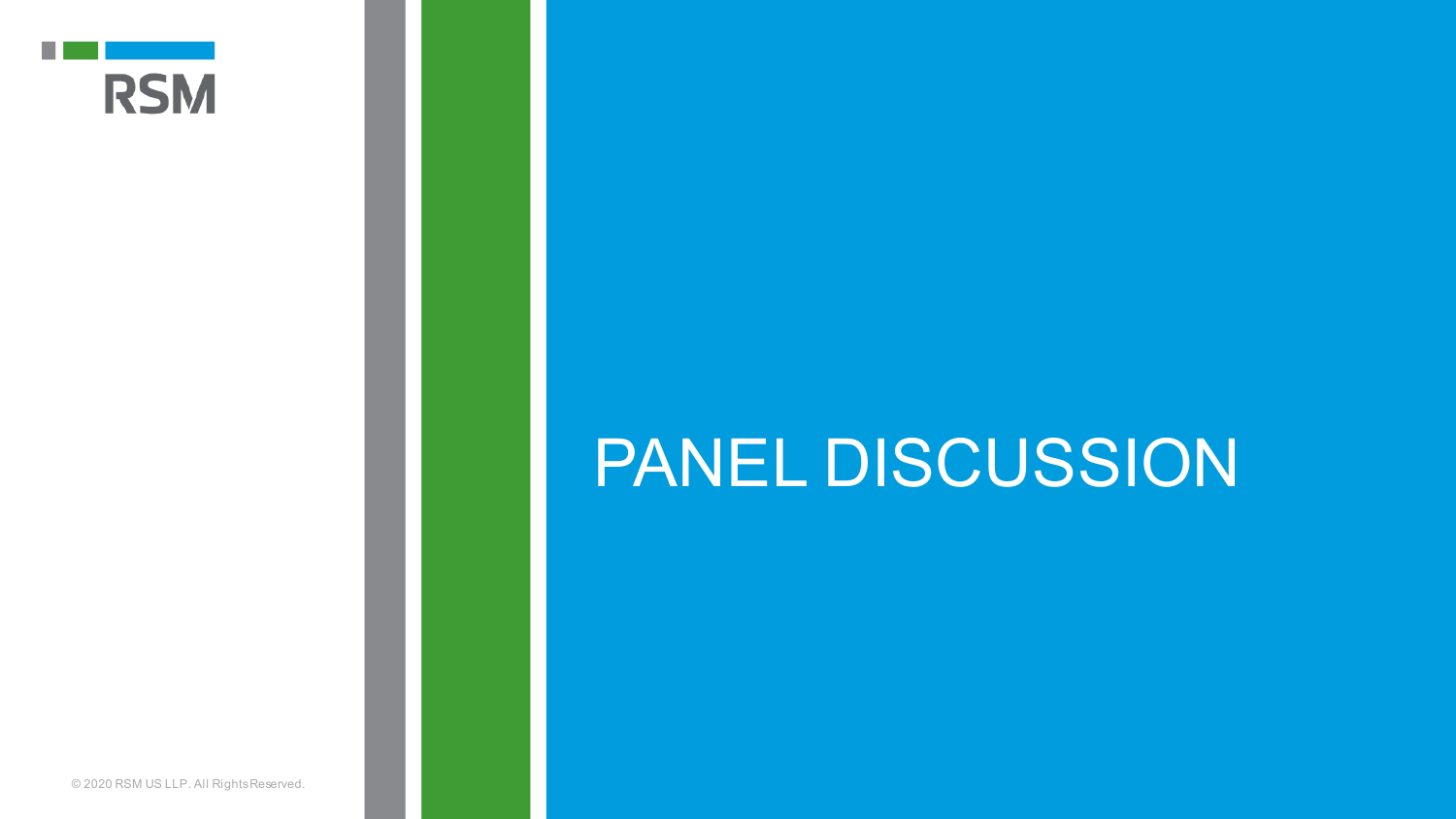

# QUESTIONS AND ANSWERS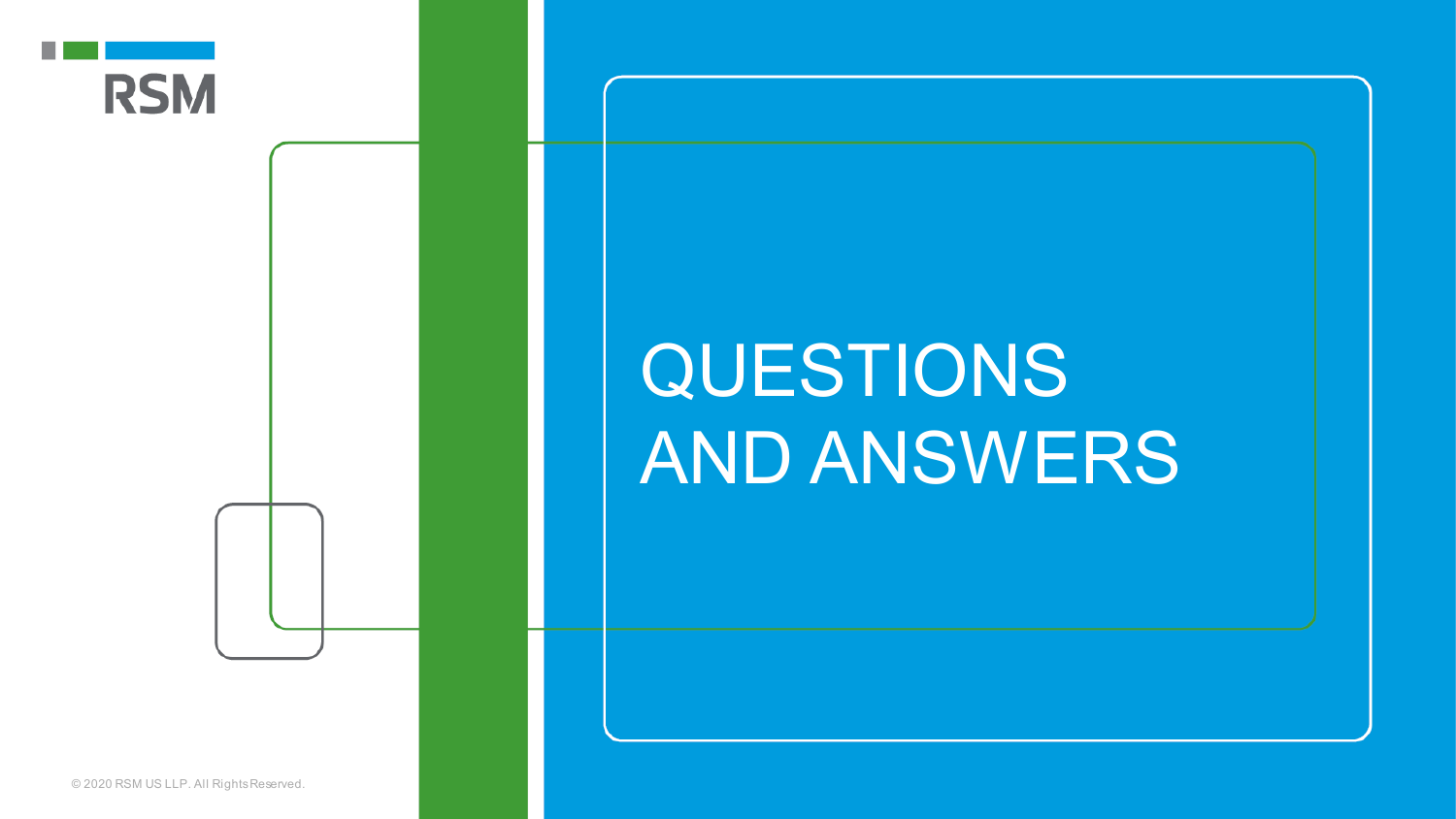

# THANK YOU FOR YOUR TIME AND ATTENTION